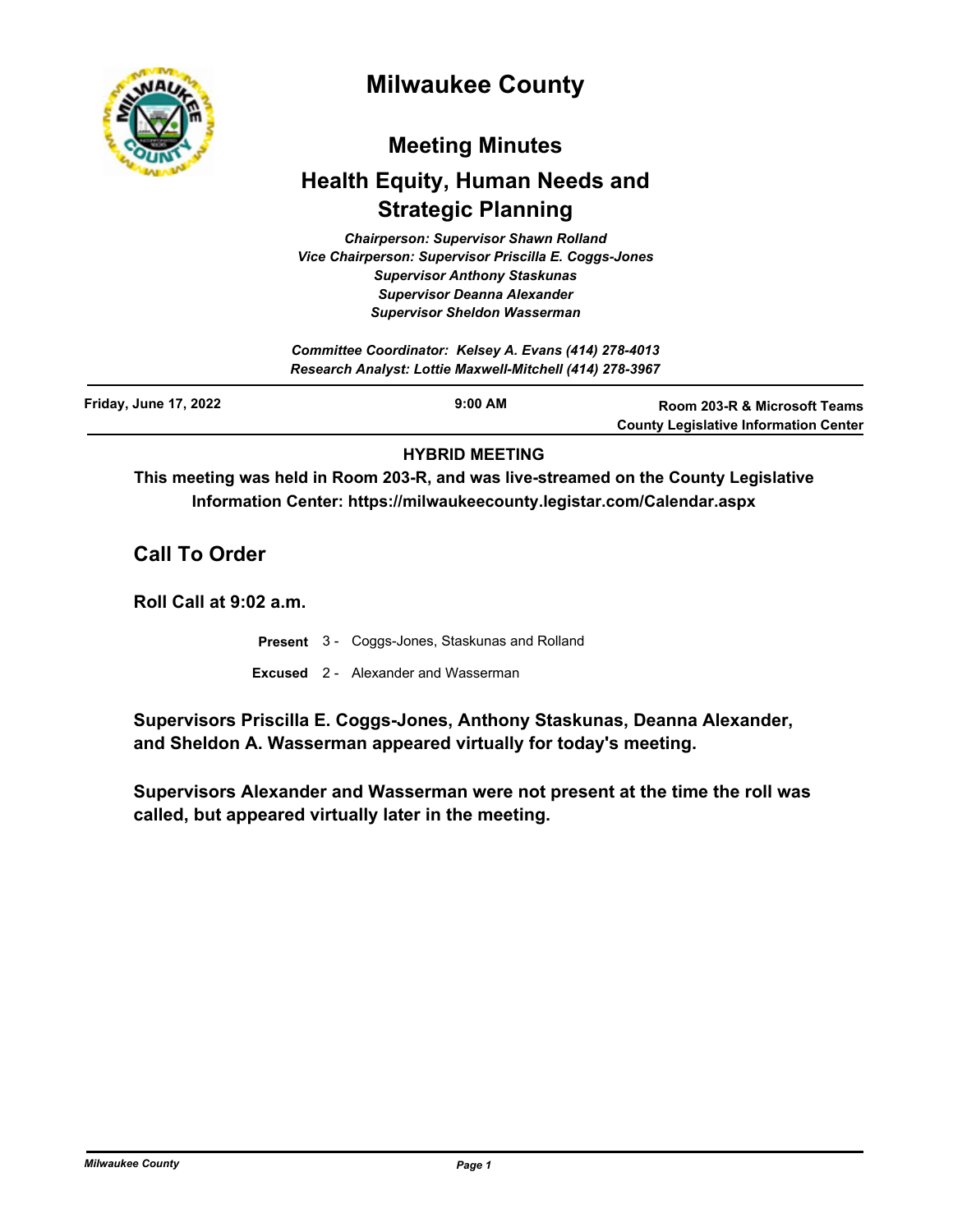## **APPOINTMENTS - 5**

**1** [22-496](http://milwaukeecounty.legistar.com/gateway.aspx?m=l&id=/matter.aspx?key=12153) From the County Executive, appointing Mr. Harvey Ross, to the Aging and Disability Resource Center Governing Board for a term expiring May 25, 2025. **(06/17/22: Laid Over for One Meeting)**

> [22-496 APPOINTMENT LETTER](http://MilwaukeeCounty.legistar.com/gateway.aspx?M=F&ID=3aa361e7-f126-4432-9890-a5e6b06921cd.pdf) [22-496 REVISED APPOINTMENT LETTER \(received 05/11/22\)](http://MilwaukeeCounty.legistar.com/gateway.aspx?M=F&ID=286e928d-38b3-4f1a-89ec-8c5cddae2a44.pdf) [22-496 BIOGRAPHY/RESUME](http://MilwaukeeCounty.legistar.com/gateway.aspx?M=F&ID=1b3781e0-d2bd-454a-8379-2402f46085cc.pdf) *Attachments:*

**There were no appearances for this Appointment.**

**Supervisors Alexander and Wasserman were not present at the time the roll was called on this Appointment, but later requested unanimous consent to be recorded as voting in the affirmative. There being no objections by Committee members, it was so ordered by the Chairman.**

**A motion was made by Supervisor Staskunas that this Appointment be LAID OVER FOR ONE MEETING. The motion PREVAILED by the following vote:**

**Aye:** 5 - Coggs-Jones, Staskunas, Alexander, Wasserman and Rolland

**2** [22-497](http://milwaukeecounty.legistar.com/gateway.aspx?m=l&id=/matter.aspx?key=12154) From the County Executive, appointing Ms. Cindy Van Vreede, to the Commission on Aging for a term expiring May 25, 2025. **(05/18/22 and 06/17/22: Laid Over for One Meeting)**

> [22-497 APPOINTMENT LETTER](http://MilwaukeeCounty.legistar.com/gateway.aspx?M=F&ID=3d79acd6-565b-4db6-aabf-2e3d17107d9f.pdf) *Attachments:*

[22-497 BIOGRAPHY/RESUME](http://MilwaukeeCounty.legistar.com/gateway.aspx?M=F&ID=ddaa78d9-256e-4ac5-b3ce-41105c8efe40.pdf)

#### **APPEARANCES:**

**Schinika Fitch, Director of Community Relations, Office of the County Executive (virtually)**

**Kelsey A. Evans, Committee Coordinator, Legislative Services Division, Office of the County Clerk (virtually)**

**This Appointment was temporarily laid over until later in the meeting by unanimous consent of Committee members.**

**Supervisor Wasserman was not present at the time the roll was called on this Appointment, but later requested unanimous consent to be recorded as voting in the affirmative. There being no objections by Committee members, it was so ordered by the Chairman.**

**A motion was made by Supervisor Coggs-Jones that this Appointment be LAID OVER FOR ONE MEETING. The motion PREVAILED by the following vote:**

- **Aye:** 3 Coggs-Jones, Wasserman and Rolland
- No: 1 Alexander
- **Excused:** 1 Staskunas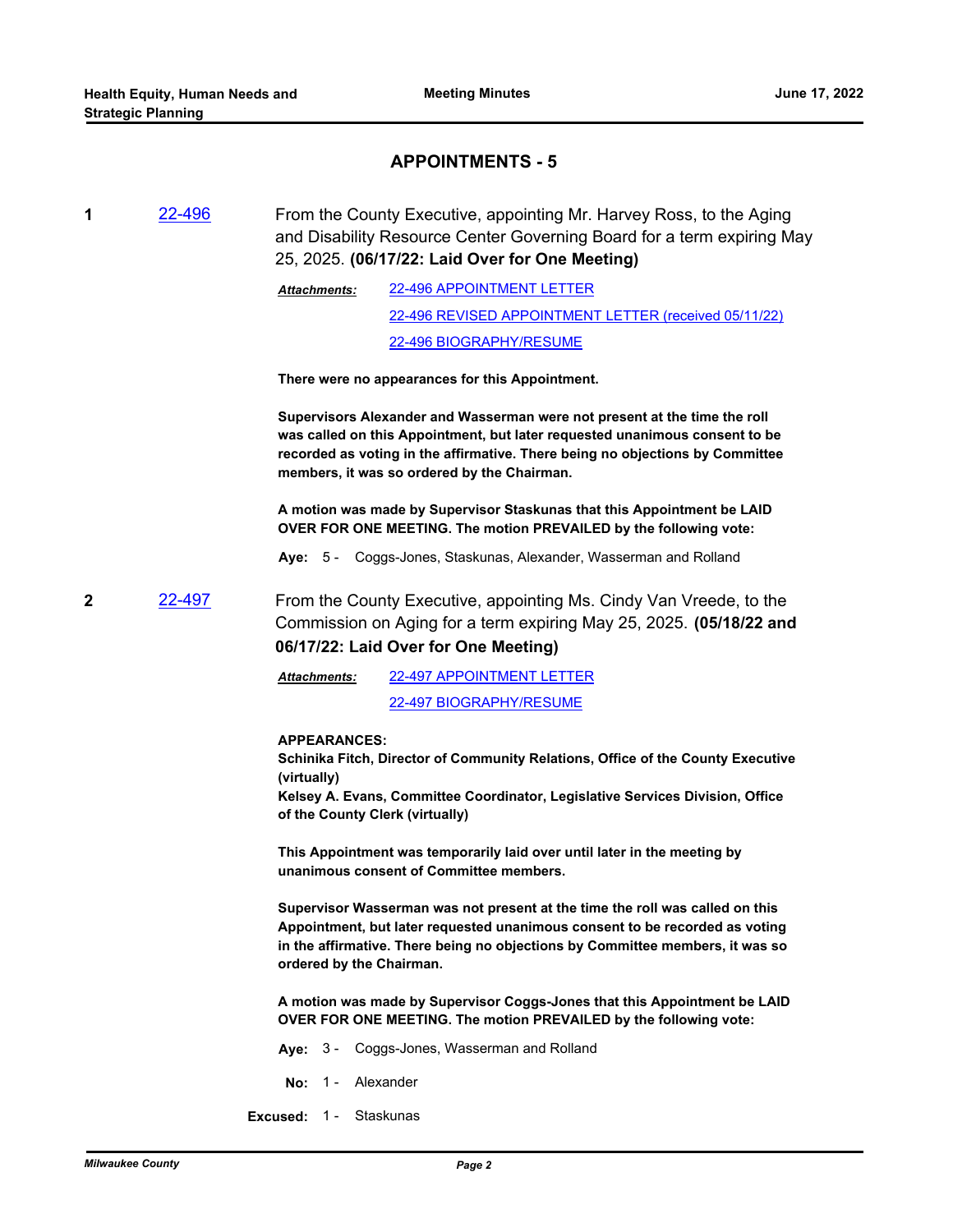| 3 | <u>22-530</u> | From the County Executive, appointing Mr. Jerry Biggart, to the<br>Emergency Medical Services Council for a term expiring June 23, 2024.                                                                                                                                                 |
|---|---------------|------------------------------------------------------------------------------------------------------------------------------------------------------------------------------------------------------------------------------------------------------------------------------------------|
|   |               | 22-530 REAPPOINTMENT LETTER<br>Attachments:                                                                                                                                                                                                                                              |
|   |               | 22-530 BIOGRAPHY/RESUME                                                                                                                                                                                                                                                                  |
|   |               | <b>APPEARANCE:</b><br>Schinika Fitch, Director of Community Relations, Office of the County Executive<br>(virtually)                                                                                                                                                                     |
|   |               | Mr. Jerry Biggart, Appointee, appeared virtually and spoke regarding this<br>Appointment.                                                                                                                                                                                                |
|   |               | Supervisors Alexander and Wasserman were not present at the time the roll<br>was called on this Appointment, but later requested unanimous consent to be<br>recorded as voting in the affirmative. There being no objections by Committee<br>members, it was so ordered by the Chairman. |
|   |               | A motion was made by Supervisor Staskunas that this Appointment be<br>RECOMMENDED FOR CONFIRMATION. The motion PREVAILED by the following<br>vote:                                                                                                                                       |
|   |               | Aye: 5 - Coggs-Jones, Staskunas, Alexander, Wasserman and Rolland                                                                                                                                                                                                                        |
| 4 | 22-665        | From the County Executive, appointing Mr. David Hensley, to the<br>Emergency Medical Services Council for a term expiring June 23, 2024.                                                                                                                                                 |
|   |               | 22-665 APPOINTMENT LETTER<br>Attachments:                                                                                                                                                                                                                                                |
|   |               | 22-665 BIOGRAPHY/RESUME                                                                                                                                                                                                                                                                  |
|   |               | <b>APPEARANCE:</b><br>Schinika Fitch, Director of Community Relations, Office of the County Executive<br>(virtually)                                                                                                                                                                     |
|   |               | Mr. David Hensley, Appointee, appeared virtually and spoke regarding this<br>Appointment.                                                                                                                                                                                                |
|   |               | Supervisors Alexander and Wasserman were not present at the time the roll<br>was called on this Appointment, but later requested unanimous consent to be<br>recorded as voting in the affirmative. There being no objections by Committee<br>members, it was so ordered by the Chairman. |
|   |               | A motion was made by Supervisor Staskunas that this Appointment be<br>RECOMMENDED FOR CONFIRMATION. The motion PREVAILED by the following<br>vote:                                                                                                                                       |
|   |               | Aye: 5 - Coggs-Jones, Staskunas, Alexander, Wasserman and Rolland                                                                                                                                                                                                                        |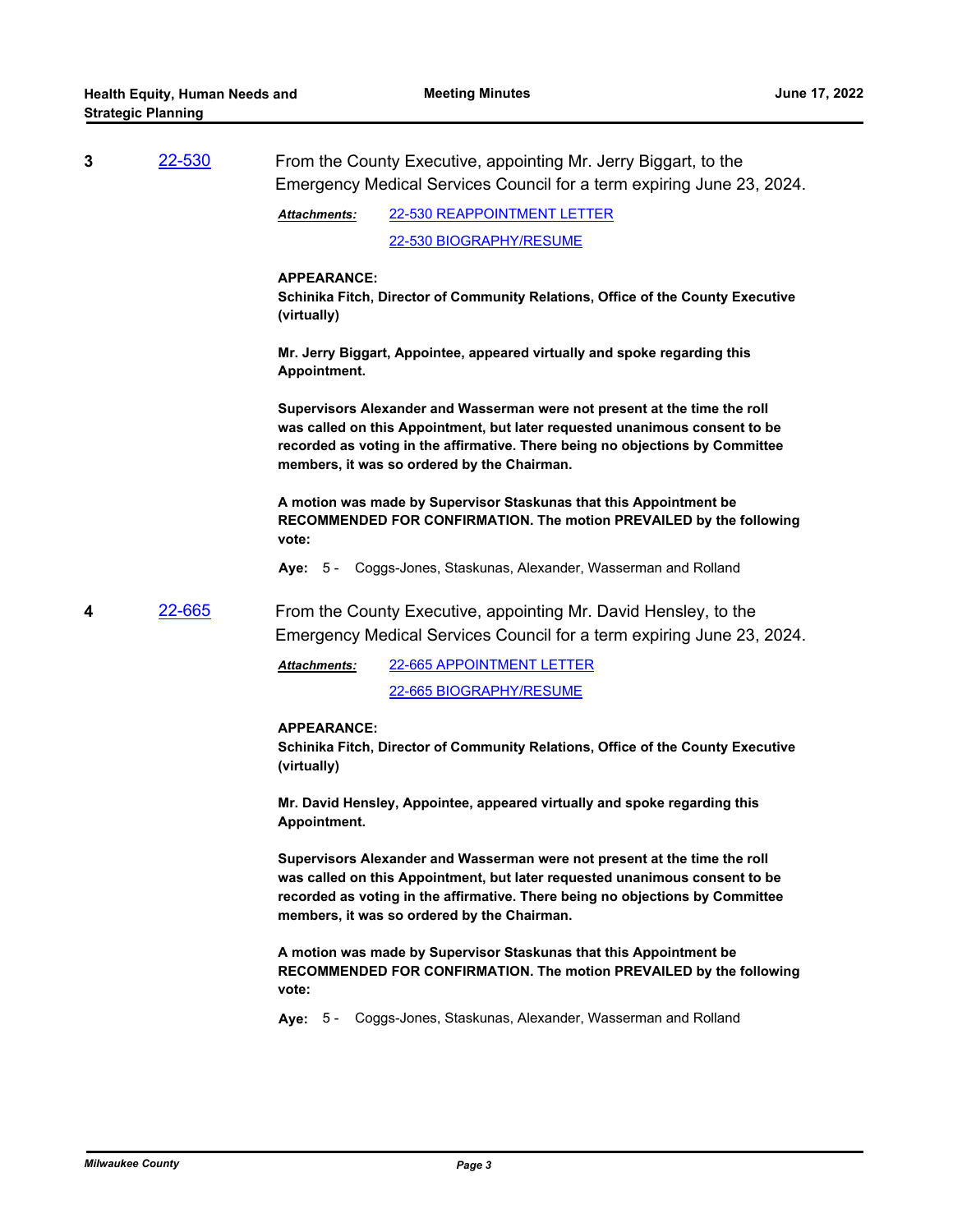**5** [22-674](http://milwaukeecounty.legistar.com/gateway.aspx?m=l&id=/matter.aspx?key=12372) From the County Executive, appointing Terrence Moore, to the Commission on Aging for a term expiring June 23, 2025.

> [22-674 APPOINTMENT LETTER](http://MilwaukeeCounty.legistar.com/gateway.aspx?M=F&ID=f775269f-6cfb-4751-bd79-5e8ce521fd67.pdf) [22-674 BIOGRAPHY/RESUME](http://MilwaukeeCounty.legistar.com/gateway.aspx?M=F&ID=506d4eac-4c9e-4fb4-abea-7355947ab924.pdf) *Attachments:*

#### **APPEARANCE:**

**Schinika Fitch, Director of Community Relations, Office of the County Executive (virtually)**

**Mr. Terrence Moore, Appointee, appeared virtually and spoke regarding this Appointment.**

**Supervisors Alexander and Wasserman were not present at the time the roll was called on this Appointment, but later requested unanimous consent to be recorded as voting in the affirmative. There being no objections by Committee members, it was so ordered by the Chairman.**

**A motion was made by Supervisor Staskunas that this Appointment be RECOMMENDED FOR CONFIRMATION. The motion PREVAILED by the following vote:**

**Aye:** 5 - Coggs-Jones, Staskunas, Alexander, Wasserman and Rolland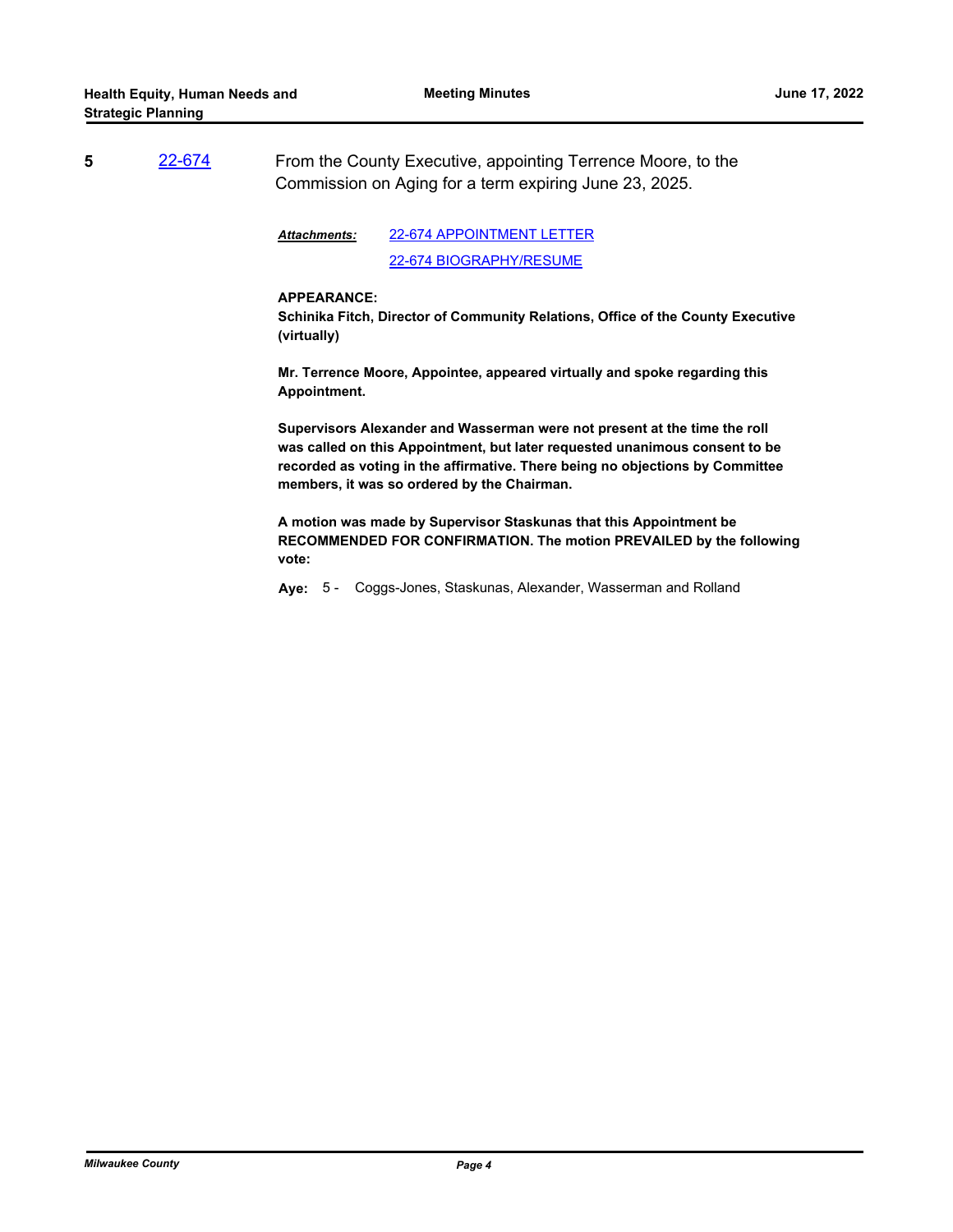# **RESOLUTIONS/ORDINANCE - 3**

**6** [22-309](http://milwaukeecounty.legistar.com/gateway.aspx?m=l&id=/matter.aspx?key=11917) A resolution/ordinance to amend Chapter 1 of the Milwaukee County Code of General Ordinances to create a subcommittee to the Committee on Health Equity, Human Needs, and Strategic Planning, comprised of members of the community, to focus on housing insecurity and develop housing eviction prevention strategies while ensuring racial equity **(03/24/22 CB Meeting: Referred to the Committee on Health Equity, Human Needs, and Strategic Planning; 05/18/22: Laid Over for One Meeting)**

> *Sponsors:* Taylor (5), Clancy, Coggs-Jones and Shea [22-309 RESOLUTION](http://MilwaukeeCounty.legistar.com/gateway.aspx?M=F&ID=908ac4eb-d5bd-49a4-8997-f07c5b4897c0.docx) [22-309 FISCAL NOTE](http://MilwaukeeCounty.legistar.com/gateway.aspx?M=F&ID=be5d833a-70a9-4f94-b343-aaa09d238809.pdf) [22-309 COUNTY BOARD RESOLUTION/ORDINANCE](http://MilwaukeeCounty.legistar.com/gateway.aspx?M=F&ID=bb206fcb-0028-4825-b68b-7f7ca23e07dd.pdf) *Attachments:*

## **APPEARANCES:**

**Kelsey A. Evans, Committee Coordinator, Legislative Services Division, Office of the County Clerk (virtually) Supervisor Sequanna Taylor, District 5 (virtually) Supervisor Ryan Clancy, District 4 (virtually)**

**This Resolution/Ordinance was temporarily laid over until later in the meeting by unanimous consent of Committee members.**

**A motion was made by Supervisor Coggs-Jones that this Resolution/Ordinance be RECOMMENDED FOR ADOPTION. The motion FAILED by the following vote:**

**Aye:** 2 - Coggs-Jones and Wasserman

**No:** 3 - Staskunas, Alexander and Rolland

**This file will advance to the County Board with a recommendation for REJECTION (due to a failed motion to recommend adoption).**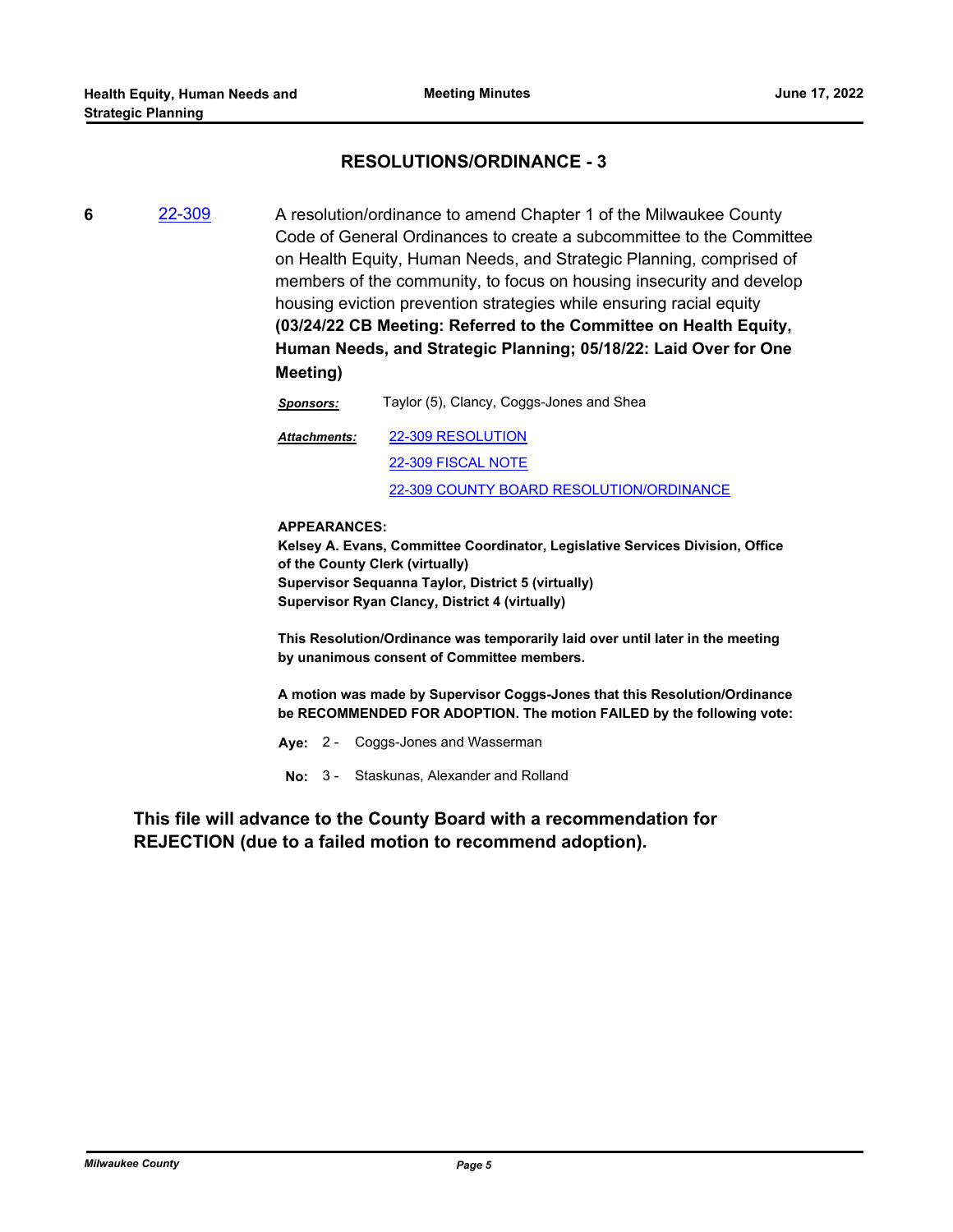| $\overline{7}$ | 22-712 | A resolution authorizing and directing the Department of Health and     |
|----------------|--------|-------------------------------------------------------------------------|
|                |        | Human Services Division of Children, Youth, and Family Services to work |
|                |        | in conjunction with the Department of Administrative Services -         |
|                |        | Information Management Services Division to develop a Youth in our      |
|                |        | Care data dashboard (Referred to the Committees on Judiciary,           |
|                |        | Safety, and General Services; and Health Equity, Human Needs,           |
|                |        | and Strategic Planning) (06/17/22 HEHNSP: Laid Over for One             |
|                |        | Meeting)                                                                |

*Sponsors:* Martin, Clancy, Coggs-Jones, Alexander, Logsdon and Johnson Jr.

[22-712 RESOLUTION](http://MilwaukeeCounty.legistar.com/gateway.aspx?M=F&ID=dd78eaf1-c607-4ef5-9595-748ac663e145.docx) [22-712 FISCAL NOTE](http://MilwaukeeCounty.legistar.com/gateway.aspx?M=F&ID=1ef08ae8-561f-41bb-87bf-af01b345001d.pdf) *Attachments:*

**There were no appearances for this Resolution.**

**Supervisor Alexander was not present at the time the roll was called on this Resolution, but later requested unanimous consent to be recorded as voting in the affirmative. There being no objections by Committee members, it was so ordered by the Chairman.**

**A motion was made by Supervisor Staskunas that this Resolution be LAID OVER FOR ONE MEETING. The motion PREVAILED by the following vote:**

**Aye:** 5 - Coggs-Jones, Staskunas, Alexander, Wasserman and Rolland

**8** [22-703](http://milwaukeecounty.legistar.com/gateway.aspx?m=l&id=/matter.aspx?key=12402) A resolution repudiating the history of discriminatory covenants in Milwaukee County and the United States

*Sponsors:* Wasserman, Sumner, Rolland and Alexander

[22-703 RESOLUTION](http://MilwaukeeCounty.legistar.com/gateway.aspx?M=F&ID=2da3d02c-deb0-4d5d-92c7-e3289c34568e.docx) [22-703 FISCAL NOTE](http://MilwaukeeCounty.legistar.com/gateway.aspx?M=F&ID=e1334af0-14e6-470b-83f8-fd7a70ba2617.pdf) *Attachments:*

**There were no appearances for this Resolution.**

**Supervisors Rolland and Alexander requested unanimous consent to be added as cosponsors of this Resolution. There being no objections by Committee members, it was so ordered by the Chairman.**

**Supervisor Alexander was not present at the time the roll was called on this Resolution, but later requested unanimous consent to be recorded as voting in the affirmative. There being no objections by Committee members, it was so ordered by the Chairman.**

**A motion was made by Supervisor Coggs-Jones that this Resolution be RECOMMENDED FOR ADOPTION. The motion PREVAILED by the following vote:**

**Aye:** 5 - Coggs-Jones, Staskunas, Alexander, Wasserman and Rolland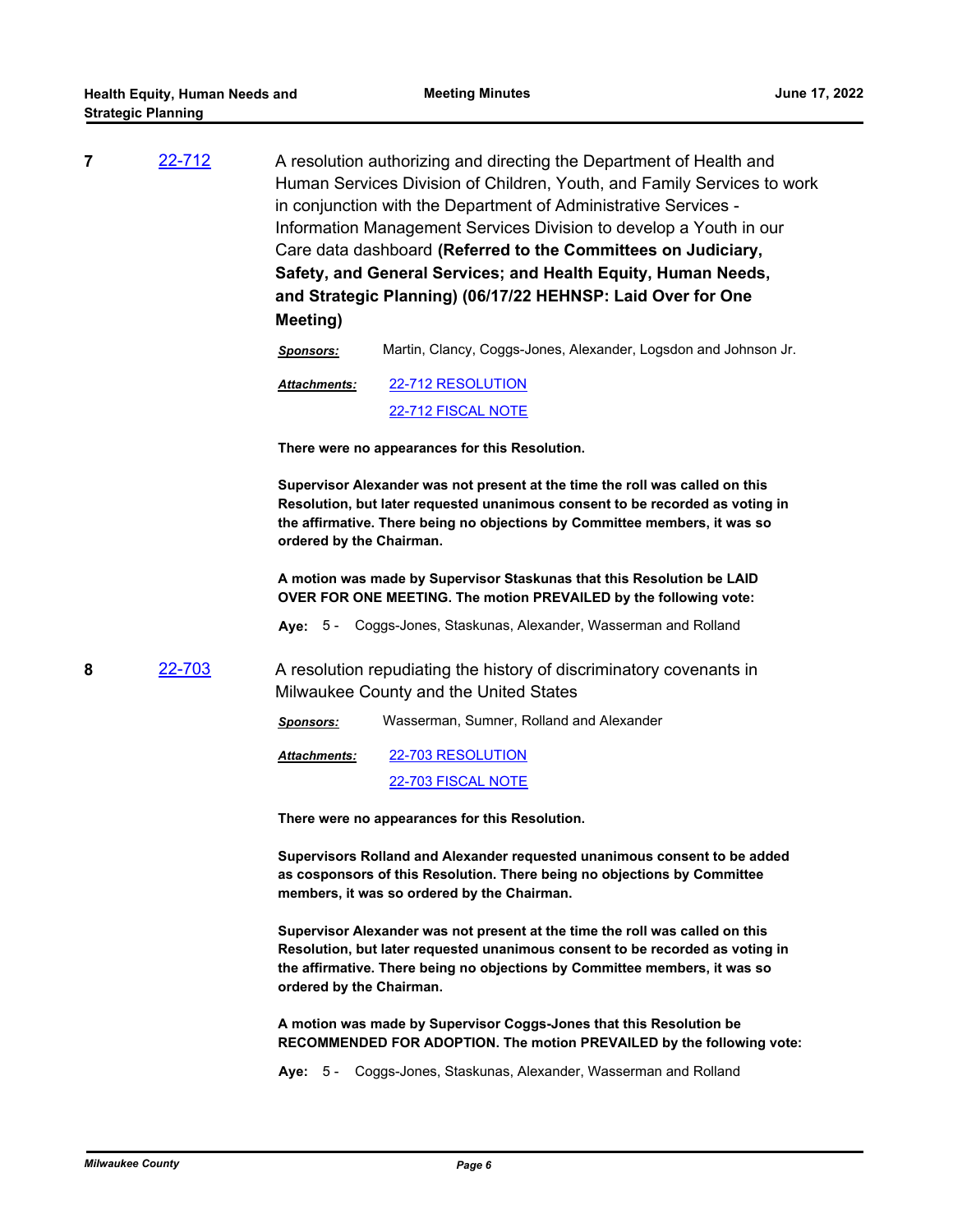# **OFFICE OF THE MEDICAL EXAMINER - 1**

**9** [22-550](http://milwaukeecounty.legistar.com/gateway.aspx?m=l&id=/matter.aspx?key=12210) From the Medical Examiner, Office of the Medical Examiner, providing an informational report on how the Medical Examiner's Office set and achieved its 2021 goals.**(INFORMATIONAL ONLY UNLESS OTHERWISE DIRECTED BY THE COMMITTEE)**

*Attachments:* [22-550 REPORT](http://MilwaukeeCounty.legistar.com/gateway.aspx?M=F&ID=df4160cb-8a34-49c4-a21a-64ed5b854132.pdf)

## **APPEARANCE:**

**Karen Domagalski, Operations Manager, Office of the Medical Examiner (virtually)**

**This Informational Report was DISCUSSED WITH NO ACTION TAKEN.**

# **HOUSE OF CORRECTION - 1**

**10** [22-552](http://milwaukeecounty.legistar.com/gateway.aspx?m=l&id=/matter.aspx?key=12212) Informational Report on how the House of Correction set and achieved its 2021 goals. **(INFORMATIONAL ONLY UNLESS OTHERWISE DIRECTED BY THE COMMITTEE)**

> [22-552 REPORT](http://MilwaukeeCounty.legistar.com/gateway.aspx?M=F&ID=e7f62ae3-1988-417d-974b-8328b14a48d0.pdf) [22-552 POWERPOINT \(06/17/22\)](http://MilwaukeeCounty.legistar.com/gateway.aspx?M=F&ID=894b86d1-ec57-405d-b99f-4801957ac33f.pptx) *Attachments:*

## **APPEARANCE:**

**Chantell Jewell, Superintendent, House of Correction (virtually)**

**Ms. Jewell provided an electronic presentation, which is attached to this file as "22-552 POWERPOINT (06/17/22)."**

**This Informational Report was DISCUSSED WITH NO ACTION TAKEN.**

## **CHILD SUPPORT SERVICES - 1**

**11** [22-625](http://milwaukeecounty.legistar.com/gateway.aspx?m=l&id=/matter.aspx?key=12285) From the Director, Child Support Services, providing an Informational report about Child Support Services' 2021 Annual Report. **(INFORMATIONAL ONLY UNLESS OTHERWISE DIRECTED BY THE COMMITTEE)**

*Attachments:* [22-625 REPORT](http://MilwaukeeCounty.legistar.com/gateway.aspx?M=F&ID=06162950-68a6-4039-8915-1aaa99072cd5.pdf)

## **APPEARANCE:**

**Jim Sullivan, Director, Child Support Services (virtually)**

**This Informational Report was DISCUSSED WITH NO ACTION TAKEN.**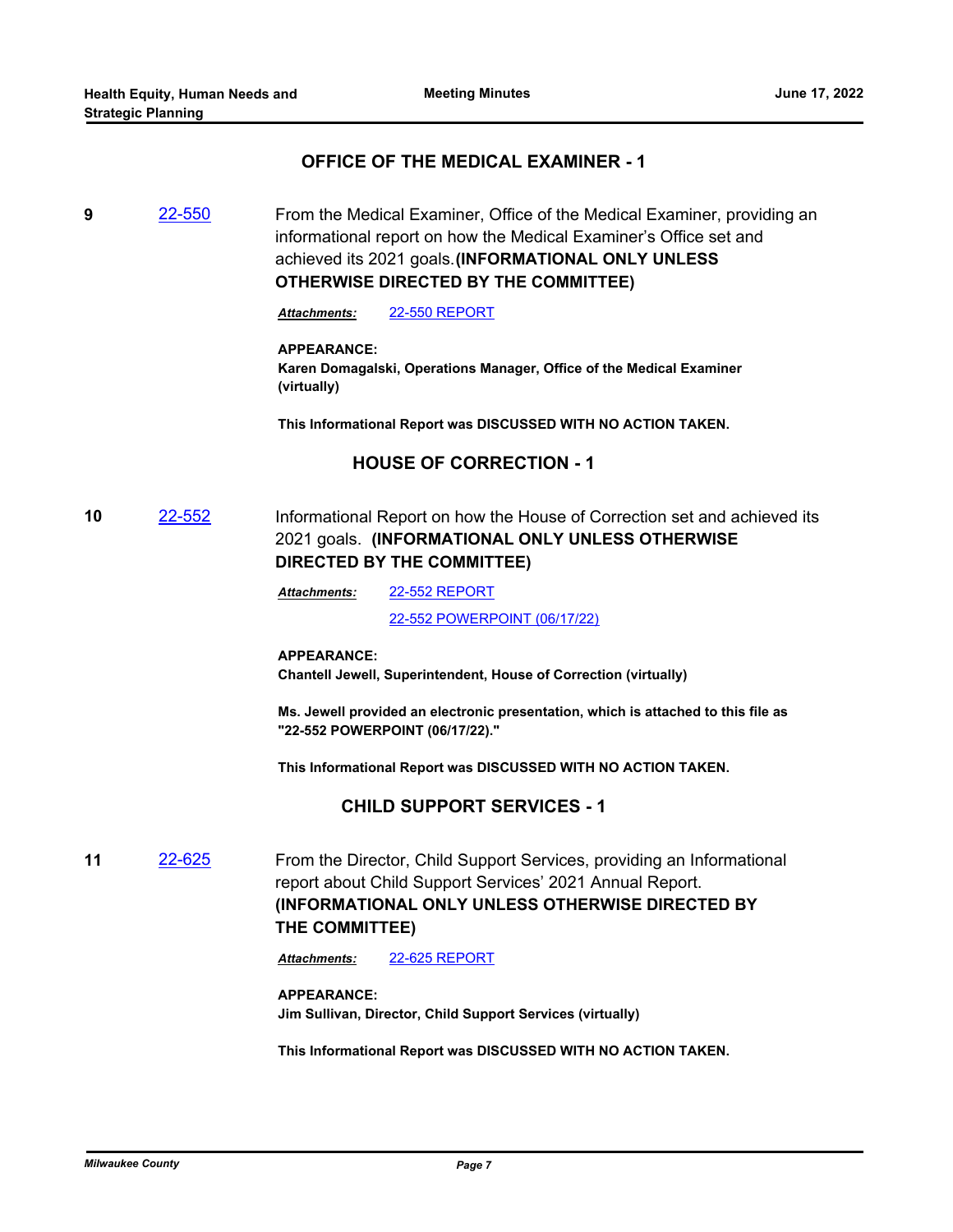# **OFFICE OF THE COUNTY CLERK - 1**

**12** [22-632](http://milwaukeecounty.legistar.com/gateway.aspx?m=l&id=/matter.aspx?key=12297) From the Milwaukee County Clerk's Office providing an informational report on 2021 goals per Chapter 108 of the Milwaukee County Code of General Ordinances. **(INFORMATIONAL ONLY UNLESS OTHERWISE DIRECTED BY THE COMMITTEE)** 

*Attachments:* [22-632 REPORT](http://MilwaukeeCounty.legistar.com/gateway.aspx?M=F&ID=ef1c6995-c088-4cdc-966e-84fe195c2948.pdf)

### **APPEARANCE:**

**Stefan Dostanic, Deputy County Clerk, Office of the County Clerk (virtually)**

**This Informational Report was temporarily laid over until later in the meeting by unanimous consent of Committee members.**

**This Informational Report was DISCUSSED WITH NO ACTION TAKEN.**

# **OFFICE OF THE COMPTROLLER - 1**

**13** [22-555](http://milwaukeecounty.legistar.com/gateway.aspx?m=l&id=/matter.aspx?key=12215) From the Milwaukee County Comptroller, Office of the Comptroller, providing an informational 2021 Annual Report regarding year-end goals, results, and strategic planning to achieve racial equity and health pursuant to Milwaukee County Code of General Ordinances Chapter 108. **(INFORMATIONAL ONLY UNLESS OTHERWISE DIRECTED BY THE COMMITTEE)**

*Attachments:* [22-555 REPORT](http://MilwaukeeCounty.legistar.com/gateway.aspx?M=F&ID=11edbde2-a024-460f-a8b0-73409852fc26.pdf)

## **APPEARANCE:**

**Scott B. Manske, Milwaukee County Comptroller, Office of the Comptroller**

**This Informational Report was DISCUSSED WITH NO ACTION TAKEN.**

## **MILWAUKEE COUNTY ZOO - 1**

**14** [22-532](http://milwaukeecounty.legistar.com/gateway.aspx?m=l&id=/matter.aspx?key=12192) From the Executive Zoo Director submitting the Milwaukee County Zoo's 2021 Annual Report. **(INFORMATIONAL ONLY UNLESS OTHERWISE DIRECTED BY THE COMMITTEE)**

> [22-532 REPORT](http://MilwaukeeCounty.legistar.com/gateway.aspx?M=F&ID=60f4ce76-456a-4b26-a9b3-151d87a4383c.pdf) [22-532 2021 ACCESSIBILITY PROGRAMS](http://MilwaukeeCounty.legistar.com/gateway.aspx?M=F&ID=db156347-b554-4a18-987d-e8b05c844714.pdf) *Attachments:*

**APPEARANCE:**

**Vera Westphal, Deputy Director and Director of Administration, Finance, and Operations, Milwaukee County Zoo (virtually)**

**This Informational Report was DISCUSSED WITH NO ACTION TAKEN.**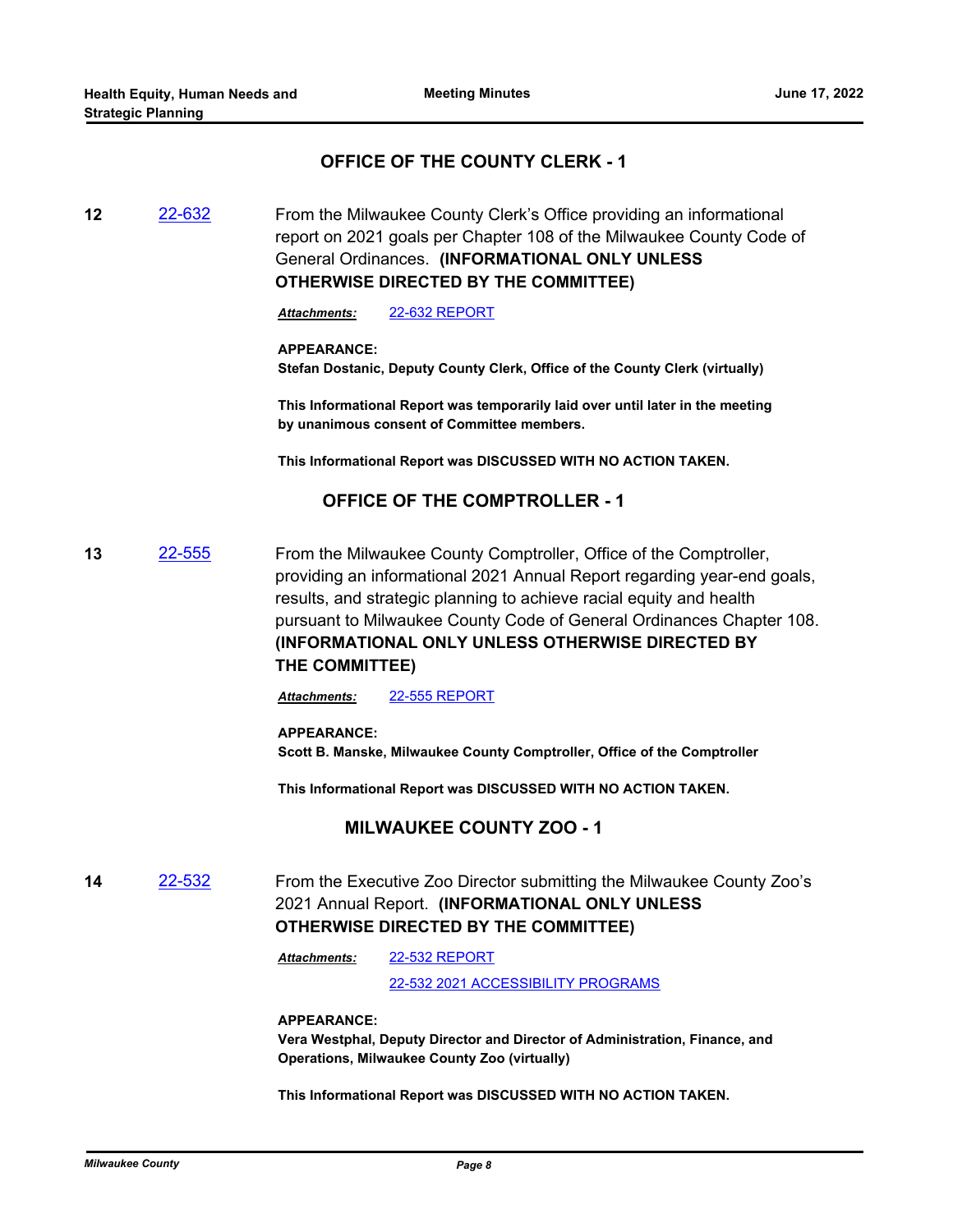## **DEPARTMENT OF PARKS, RECREATION, AND CULTURE - 1**

**15** [22-544](http://milwaukeecounty.legistar.com/gateway.aspx?m=l&id=/matter.aspx?key=12204) From the Executive Director of Parks providing an informational report on how the Parks Department set and achieved its 2021 goals. **(INFORMATIONAL ONLY UNLESS OTHERWISE DIRECTED BY THE COMMITTEE)**

*Attachments:* [22-544 REPORT](http://MilwaukeeCounty.legistar.com/gateway.aspx?M=F&ID=f5c7b4e3-872a-464c-8bbf-169f7468ebd7.pdf)

### **APPEARANCE:**

**Jim Tarantino, Deputy Director, Department of Parks, Recreation, and Culture (virtually)**

**This Informational Report was DISCUSSED WITH NO ACTION TAKEN.**

# **DEPARTMENT OF TRANSPORTATION - 1**

# **16** [22-602](http://milwaukeecounty.legistar.com/gateway.aspx?m=l&id=/matter.aspx?key=12262) Department of Transportation 2021 Annual Report. **(INFORMATIONAL ONLY UNLESS OTHERWISE DIRECTED BY THE COMMITTEE)**

[22-602 REPORT](http://MilwaukeeCounty.legistar.com/gateway.aspx?M=F&ID=317ed6e2-ed4a-444c-9960-6af5ee954f72.pdf) *Attachments:*

[22-602 POWERPOINT \(06/17/22\)](http://MilwaukeeCounty.legistar.com/gateway.aspx?M=F&ID=ebcd53dc-6004-4157-a8d7-6a4cf825acba.pptx)

## **APPEARANCE:**

**Donna Brown-Martin, Director, Department of Transportation (virtually)**

**Ms. Brown-Martin provided an electronic presentation, which is attached to this file as "22-602 POWERPOINT (06/17/22)."**

**This Informational Report was DISCUSSED WITH NO ACTION TAKEN.**

## **DEPARTMENT OF ADMINISTRATIVE SERVICES - 1**

## **17** [22-657](http://milwaukeecounty.legistar.com/gateway.aspx?m=l&id=/matter.aspx?key=12351) DAS Informational Report **(INFORMATIONAL ONLY UNLESS OTHERWISE DIRECTED BY THE COMMITTEE)**

[22-657 REPORT \(received 05/12/22\)](http://MilwaukeeCounty.legistar.com/gateway.aspx?M=F&ID=ff3e6cd9-7f59-4cf2-b64c-372ff502075c.docx) *Attachments:*

[22-657 POWERPOINT \(06/17/22\)](http://MilwaukeeCounty.legistar.com/gateway.aspx?M=F&ID=ce8858e0-ddf0-466b-8a7f-04382cc1f7f5.pdf)

#### **APPEARANCES:**

**Aaron Hertzberg, Director, Department of Administrative Services (DAS) (virtually) Sherri Jordan, Deputy Director and Director of Operations, DAS (virtually)**

**Mr. Hertzberg provided an electronic presentation, which is attached to this file as "22-657 POWERPOINT (06/17/22)."**

**This Informational Report was DISCUSSED WITH NO ACTION TAKEN.**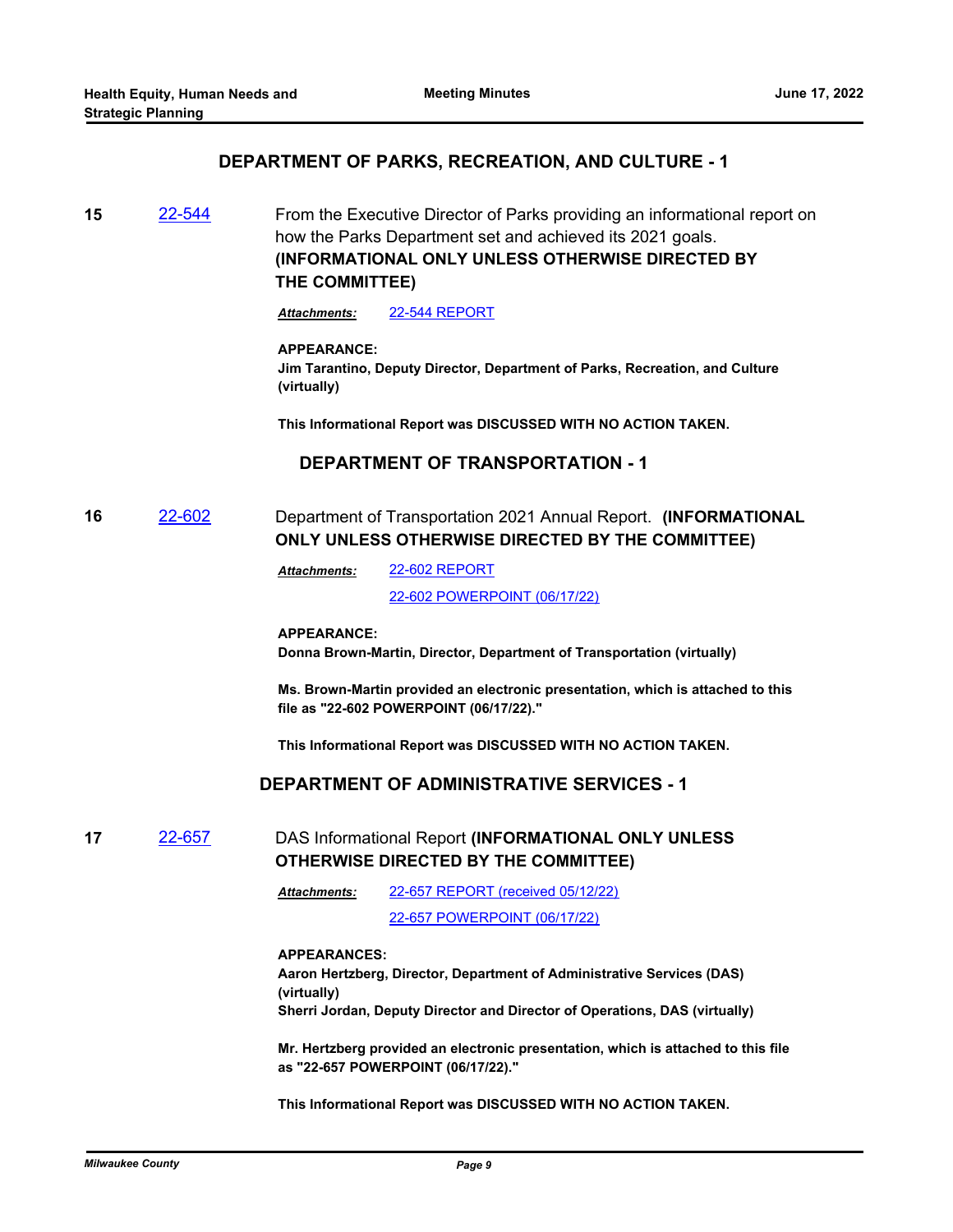# **DEPARTMENT OF HEALTH AND HUMAN SERVICES - 4**

**18** [22-711](http://milwaukeecounty.legistar.com/gateway.aspx?m=l&id=/matter.aspx?key=12410) An informational report from the Director, Department of Health and Human Services, regarding the ONE Milwaukee Taskforce. **(INFORMATIONAL ONLY UNLESS OTHERWISE DIRECTED BY THE COMMITTEE)**

*Attachments:* [22-711 REPORT](http://MilwaukeeCounty.legistar.com/gateway.aspx?M=F&ID=085aa2db-3810-46bf-91c4-f7fbb9f2b66d.pdf)

#### **APPEARANCE:**

**Kelly Pethke, Interim Administrator, Division of Children, Youth, and Family Services, Department of Health and Human Services (virtually)**

**This Informational Report was DISCUSSED WITH NO ACTION TAKEN.**

**19** [22-34](http://milwaukeecounty.legistar.com/gateway.aspx?m=l&id=/matter.aspx?key=11856) From the Director, Department of Health and Human Services, providing an informational report regarding commitments in the State of Wisconsin Division of Juvenile Corrections. **(INFORMATIONAL ONLY UNLESS OTHERWISE DIRECTED BY THE COMMITTEE)**

*Attachments:* [22-34 JUNE REPORT \(received 06/06/22\)](http://MilwaukeeCounty.legistar.com/gateway.aspx?M=F&ID=4113ec17-7135-4ef1-9ebc-ab475f1e8247.pdf)

### **APPEARANCE:**

**Kelly Pethke, Interim Administrator, Division of Children, Youth, and Family Services, Department of Health and Human Services (virtually)**

**The June 2022 Report for this Reference File was DISCUSSED WITH NO ACTION TAKEN.**

**20** [22-35](http://milwaukeecounty.legistar.com/gateway.aspx?m=l&id=/matter.aspx?key=11857) From the Director, Department of Health and Human Services, providing an informational report regarding the implementation of a Secured Residential Care Center for Children and Youth in Milwaukee County, under 2017 Wisconsin Act 185. **(INFORMATIONAL ONLY UNLESS OTHERWISE DIRECTED BY THE COMMITTEE)**

*Attachments:* [22-35 JUNE REPORT \(received 06/06/22\)](http://MilwaukeeCounty.legistar.com/gateway.aspx?M=F&ID=0ad6838e-c259-4165-b5c5-eaa3b43185e3.pdf)

#### **APPEARANCE:**

**Kelly Pethke, Interim Administrator, Division of Children, Youth, and Family Services, Department of Health and Human Services (virtually)**

**The June 2022 Report for this Reference File was DISCUSSED WITH NO ACTION TAKEN.**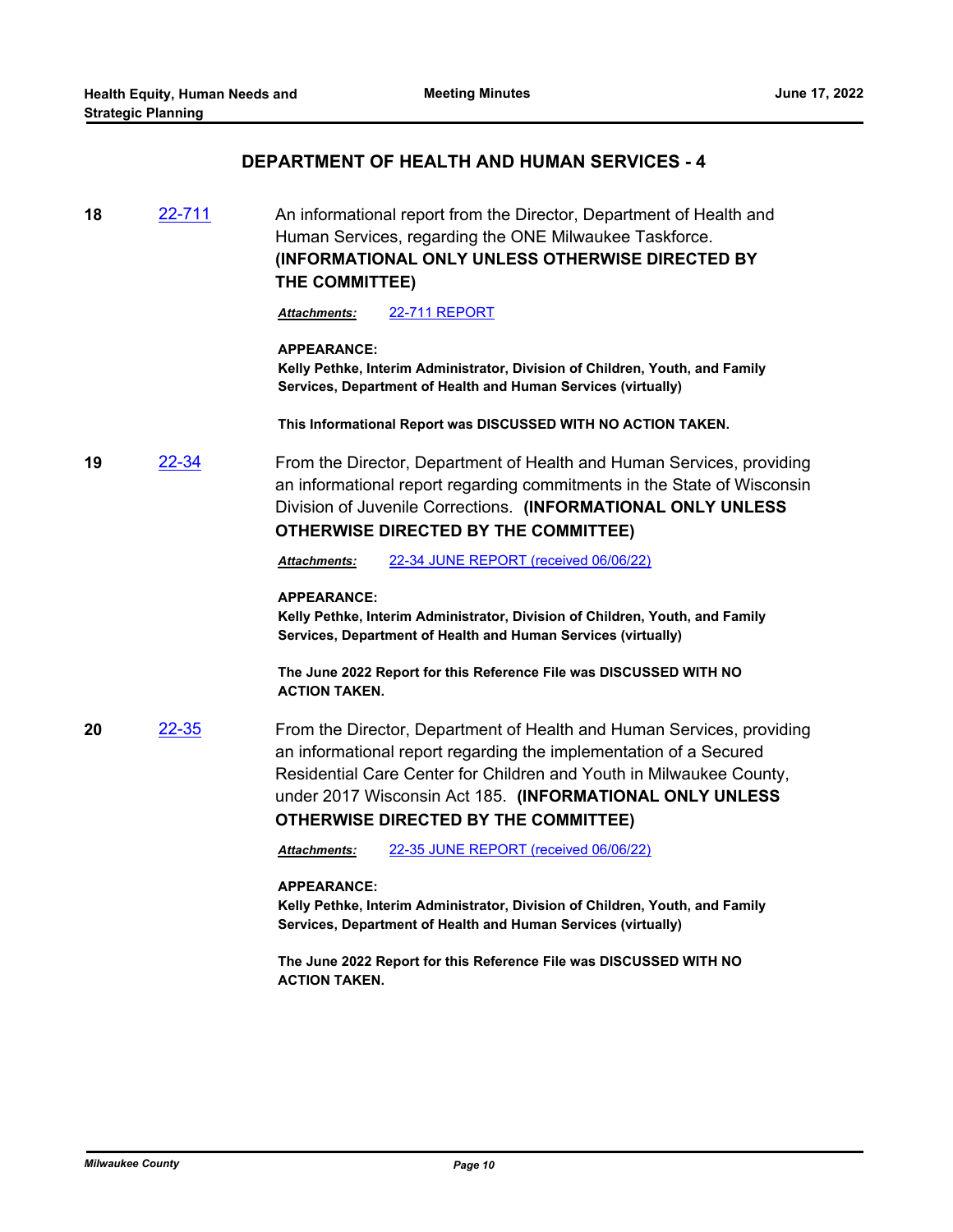**21** [22-36](http://milwaukeecounty.legistar.com/gateway.aspx?m=l&id=/matter.aspx?key=11858) From the Director, Department of Health and Human Services, providing an informational report regarding the Mental Health Emergency Center. **(INFORMATIONAL ONLY UNLESS OTHERWISE DIRECTED BY THE COMMITTEE)**

*Attachments:* [22-36 JUNE REPORT \(recieved 06/06/22\)](http://MilwaukeeCounty.legistar.com/gateway.aspx?M=F&ID=59212459-49e2-4979-849e-a9bedb10236b.pdf)

### **APPEARANCE:**

**David Muhammed, Deputy Director, Department of Health and Human Services (virtually)**

**The June 2022 Report for this Reference File was DISCUSSED WITH NO ACTION TAKEN.**

# **E-COMMENTS - 1**

**22** [22-33](http://milwaukeecounty.legistar.com/gateway.aspx?m=l&id=/matter.aspx?key=11855) eComments submitted to the Committee on Health Equity, Human Needs and Strategic Planning via the County Legislative Information Center (CLIC). **(INFORMATIONAL ONLY UNLESS OTHERWISE DIRECTED BY THE COMMITTEE)**

> \*The Office of the County Clerk collects eComments via CLIC, and appends these official public records to Reference File No. 22-33 at the conclusion of each meeting.

*Attachments:* [22-33 eComments \(06/17/22\)](http://MilwaukeeCounty.legistar.com/gateway.aspx?M=F&ID=57c6a5d1-e2df-4bee-94ed-8874f2597ed9.pdf)

## **APPEARANCE:**

**Kelsey A. Evans, Committee Coordinator, Legislative Services Division, Office of the County Clerk**

**The June 17, 2022, record of eComments is attached to this file as "22-33 eComments (06/17/22)."**

**The June 17, 2022, record of eComments was DISCUSSED WITH NO ACTION TAKEN.**